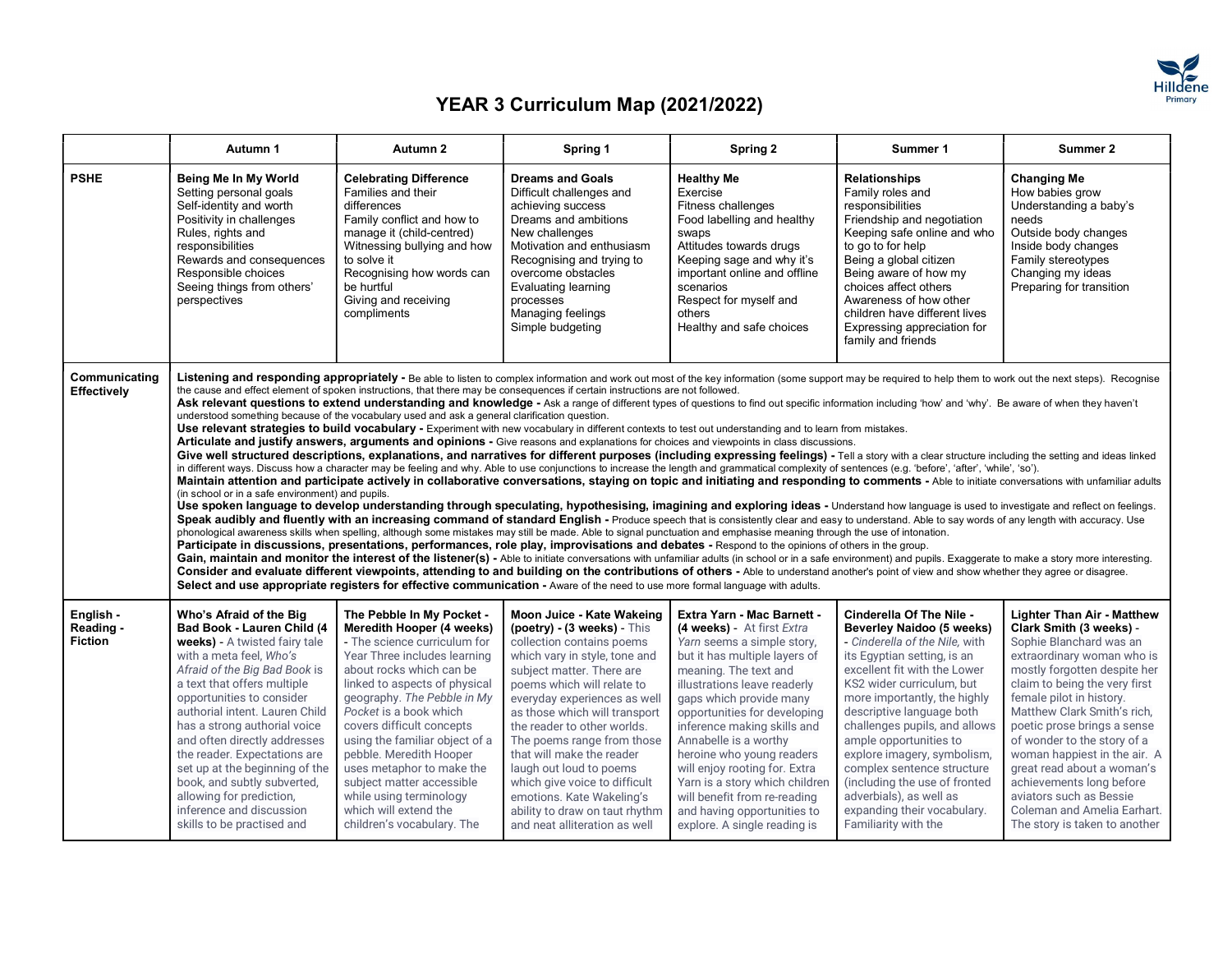

|                                               | refined. Character is<br>developed not only through<br>text, but through the<br>illustrations and even the<br>choice of font. An accessible<br>amount of text, with some<br>complicated phrasing,<br>makes this an ideal book for<br>developing fluency, and the<br>familiar settings encourage<br>children to draw on their<br>previous reading and make<br>comparisons.<br>Captain Cat - Inga Moore (3<br>weeks) - This simple story is<br>told in a relaxed, chatty tone<br>and younger readers will find<br>the story easy to understand,<br>whilst some of the<br>vocabulary will challenge<br>and extend them. The<br>illustrations are traditional.<br>with a dreamy, romantic<br>quality and offer the chance<br>for readers to explore<br>characterisation at a deeper<br>level. | use of movement verbs to<br>describe all aspects of the<br>journey of the pebble will<br>lead into dance and poetry<br>work. The rich illustrations<br>work well with the text to<br>support the reader.<br>The Adventures of Dish and<br>Spoon - Mini Grey (3 weeks)<br>- Mini Grey's picturebooks<br>are a delight for older<br>readers, full of verbal and<br>visual wit and intertextual<br>references. The Adventures<br>of the Dish and the Spoon<br>uses a nursery rhyme that<br>many children will be familiar<br>with as its starting point -<br>and many children will<br>already have imagined their<br>own possibilities for the Dish<br>and the Spoon. This story<br>will add to their possibilities<br>and inspire further!, The<br>Adventures of the Dish and<br>the Spoon references the<br>promise of the American<br>Dream. The Great<br>Depression of the 1930s and<br>popular culture and of<br>course the nursery rhyme<br>Hey Diddle Diddle. The ironic<br>tone and language play<br>combine to provide a multi-<br>layered reading experience<br>best enjoyed by readers aged<br>8 upwards | as skilfully composed word<br>play make these poems a<br>delight to read aloud and<br>perform.                                                                                                                                                                                                                                   | insufficient to develop a full<br>understanding of its themes<br>and messages.<br><b>Blue John - Alexandra</b><br>Neonakis (3 weeks) -<br>Beautifully wrought poetic<br>language and with universal<br>themes to discuss, this is<br>both a challenge and a<br>delight for year 3 readers. | Cinderella story will allow<br>children to make predictions<br>and comparisons with a<br>known text, identifying<br>differences and similarities<br>as they read, as well as help<br>them to infer the feelings<br>and motivations of<br>Rhodopis. A non-European<br>version of a well-known fairy<br>tale allows for lots of<br>discussion on how setting<br>impacts on a story, and how<br>stories change as they move<br>between tellers and cultures. | level by Matt Tavares's<br>vibrant illustrations which<br>are atmospheric and give<br>unique perspectives. Sophie<br>Blanchard's<br>accomplishments and<br>passion for flight are brought<br>beautifully to life by Tavares'<br>soft watercolour, gouache,<br>and pencil illustrations.<br>These make expressive use<br>of shadow and light, casting<br>brooding clouds over solemn<br>scenes or amplifying joyful<br>moments with blue or golden<br>skies. The strong references<br>to STEM make this an<br>appealing book to broaden<br>pupils' scientific view of the<br>world around them.<br>The Steadfast Tin Solider -<br><b>Hans Christian Anderson (3)</b><br>weeks) - Hans Christian<br>Andersen wrote stories for<br>all ages and his tales can be<br>interpreted on different<br>levels. This translation by<br>Naomi Lewis retains<br>Andersen's style and<br>challenges the reader<br>through its style and use of<br>vocabulary. The illustrations<br>reflect the tone of the story<br>and convey mood and<br>atmosphere effectively. |  |
|-----------------------------------------------|-------------------------------------------------------------------------------------------------------------------------------------------------------------------------------------------------------------------------------------------------------------------------------------------------------------------------------------------------------------------------------------------------------------------------------------------------------------------------------------------------------------------------------------------------------------------------------------------------------------------------------------------------------------------------------------------------------------------------------------------------------------------------------------------|-------------------------------------------------------------------------------------------------------------------------------------------------------------------------------------------------------------------------------------------------------------------------------------------------------------------------------------------------------------------------------------------------------------------------------------------------------------------------------------------------------------------------------------------------------------------------------------------------------------------------------------------------------------------------------------------------------------------------------------------------------------------------------------------------------------------------------------------------------------------------------------------------------------------------------------------------------------------------------------------------------------------------------------------------------------------------------------------------------------------|----------------------------------------------------------------------------------------------------------------------------------------------------------------------------------------------------------------------------------------------------------------------------------------------------------------------------------|--------------------------------------------------------------------------------------------------------------------------------------------------------------------------------------------------------------------------------------------------------------------------------------------|-----------------------------------------------------------------------------------------------------------------------------------------------------------------------------------------------------------------------------------------------------------------------------------------------------------------------------------------------------------------------------------------------------------------------------------------------------------|------------------------------------------------------------------------------------------------------------------------------------------------------------------------------------------------------------------------------------------------------------------------------------------------------------------------------------------------------------------------------------------------------------------------------------------------------------------------------------------------------------------------------------------------------------------------------------------------------------------------------------------------------------------------------------------------------------------------------------------------------------------------------------------------------------------------------------------------------------------------------------------------------------------------------------------------------------------------------------------------------------------------------------------------------|--|
| English -<br>Reading - Non-<br><b>Fiction</b> |                                                                                                                                                                                                                                                                                                                                                                                                                                                                                                                                                                                                                                                                                                                                                                                           |                                                                                                                                                                                                                                                                                                                                                                                                                                                                                                                                                                                                                                                                                                                                                                                                                                                                                                                                                                                                                                                                                                                   | The Secrets of Stonehenge<br>- Mick Manning and Brita<br>Granstrom (4 weeks) - The<br>Secrets of Stonehenge by the<br>award-winning duo, Mick<br>Manning and Brita<br>Granstrom, combines well-<br>researched information with<br>context building illustrations<br>to engage readers in LKS2. A<br>diverse range of features is |                                                                                                                                                                                                                                                                                            |                                                                                                                                                                                                                                                                                                                                                                                                                                                           |                                                                                                                                                                                                                                                                                                                                                                                                                                                                                                                                                                                                                                                                                                                                                                                                                                                                                                                                                                                                                                                      |  |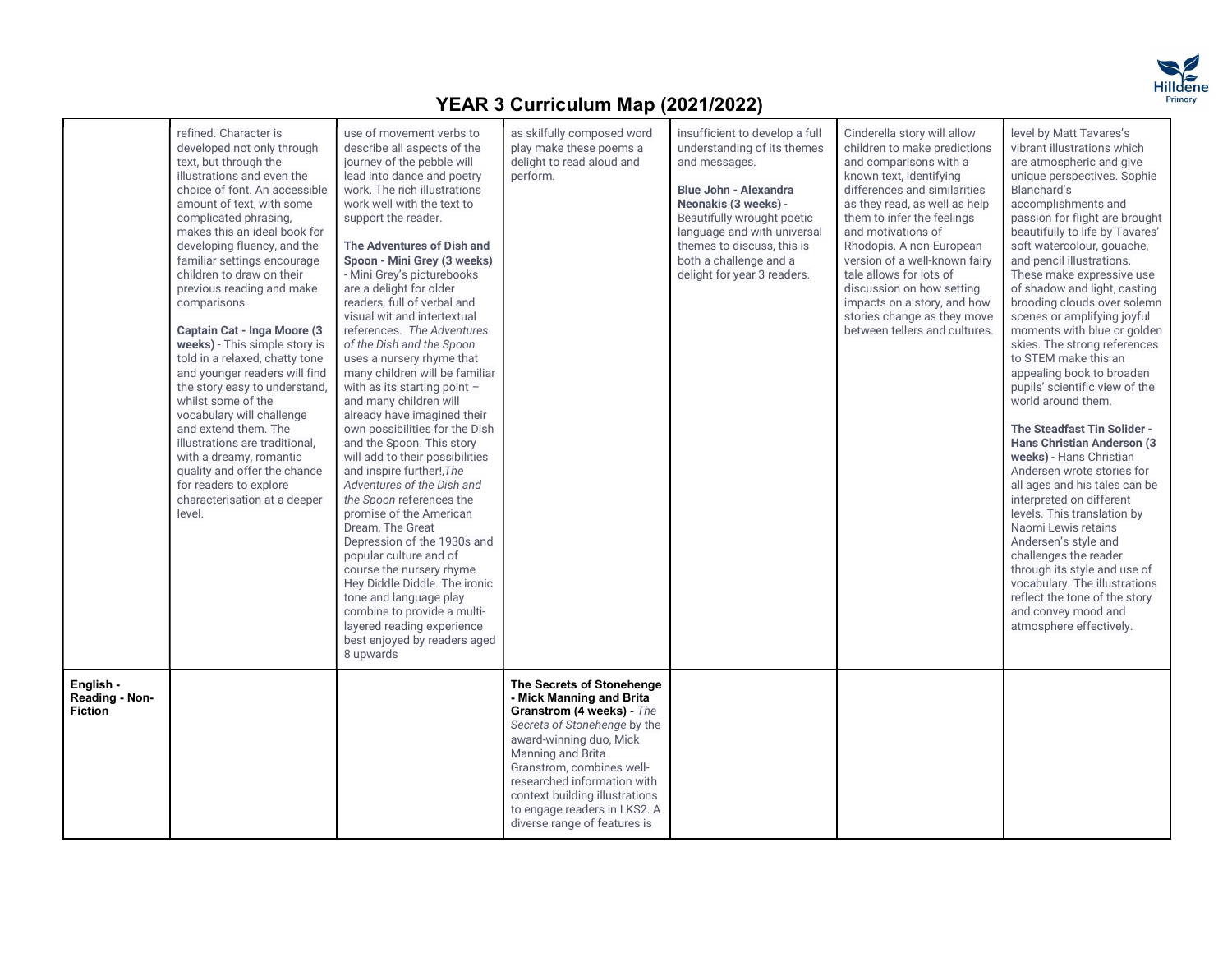

|                                        |                                                                                                                                                                                                                                                                                                                                                                                                |                                                                                                                                                                                                                                                                                                                                                 | used which provide plenty of<br>scope for introducing<br>children to nonfiction texts.<br>These include questioning,<br>conjecture, reference to<br>sources, illustration,<br>captions, glossary and<br>timeline.                                                                                                                                                                                                                                                                                                           |                                                                                                                                                                                                                                                                                                                                                                                                                                                                                                                                                                                                |                                                                                                                                                                                                                                                                                                                                                                                                                                                                                                                                                                                                       |                                                                                                                                                                                  |
|----------------------------------------|------------------------------------------------------------------------------------------------------------------------------------------------------------------------------------------------------------------------------------------------------------------------------------------------------------------------------------------------------------------------------------------------|-------------------------------------------------------------------------------------------------------------------------------------------------------------------------------------------------------------------------------------------------------------------------------------------------------------------------------------------------|-----------------------------------------------------------------------------------------------------------------------------------------------------------------------------------------------------------------------------------------------------------------------------------------------------------------------------------------------------------------------------------------------------------------------------------------------------------------------------------------------------------------------------|------------------------------------------------------------------------------------------------------------------------------------------------------------------------------------------------------------------------------------------------------------------------------------------------------------------------------------------------------------------------------------------------------------------------------------------------------------------------------------------------------------------------------------------------------------------------------------------------|-------------------------------------------------------------------------------------------------------------------------------------------------------------------------------------------------------------------------------------------------------------------------------------------------------------------------------------------------------------------------------------------------------------------------------------------------------------------------------------------------------------------------------------------------------------------------------------------------------|----------------------------------------------------------------------------------------------------------------------------------------------------------------------------------|
| English -<br>Writing<br><b>Fiction</b> | The Blue Umbrella (Pixar<br><b>Animation Studios)</b><br>The True Story of the Three<br>Little Pigs - Jon Scieszka                                                                                                                                                                                                                                                                             | Street Beneath My Feet -<br>Charlotte Guillain & Yuval<br>Zommer<br>Flood - Alvaro F. Villa                                                                                                                                                                                                                                                     | Stone Age Boy - Satoshi<br>Kitamura<br>The Secret of Black Rock -<br>Joe Todd-Stanton                                                                                                                                                                                                                                                                                                                                                                                                                                       | The Happy Prince - Jane<br>Rav<br>The Magic Paintbrush - Julia<br>Donaldson                                                                                                                                                                                                                                                                                                                                                                                                                                                                                                                    | Star in the Jar - Sam Hay<br>The Incredible Book Eating<br>Boy - Oliver Jeffers                                                                                                                                                                                                                                                                                                                                                                                                                                                                                                                       | Wolves in the Walls - Neil<br>Gaiman<br>Theseus and the Minotaur -<br>Hugh Lupton                                                                                                |
| English -<br>Writing<br>Non-Fiction    | Books on countries of the<br>world with different climates                                                                                                                                                                                                                                                                                                                                     | <b>Books on Rocks</b>                                                                                                                                                                                                                                                                                                                           | Books on the Stone, Iron and Bronze Age                                                                                                                                                                                                                                                                                                                                                                                                                                                                                     |                                                                                                                                                                                                                                                                                                                                                                                                                                                                                                                                                                                                | Book on relationships                                                                                                                                                                                                                                                                                                                                                                                                                                                                                                                                                                                 | Books on inventors and<br>buildings                                                                                                                                              |
| <b>Maths</b>                           | <b>Unit 1 - Number - Place</b><br>Value - number to 1000<br><b>Unit 2 &amp; 3 - Number -</b><br>Addition and Subtraction                                                                                                                                                                                                                                                                       | Unit 4 - Number -<br>Multiplication and Division                                                                                                                                                                                                                                                                                                | Unit 5- Number -<br><b>Multiplication and Division</b><br><b>Unit 6 - Measurement -</b><br>Money<br><b>Unit 7 - Statistics</b>                                                                                                                                                                                                                                                                                                                                                                                              | Unit 8 - Measurement -<br>Length<br><b>Unit 9 - Number - Fractions</b>                                                                                                                                                                                                                                                                                                                                                                                                                                                                                                                         | <b>Unit 10 - Number - Fractions</b><br>Unit 11 - Measurement -<br>Time                                                                                                                                                                                                                                                                                                                                                                                                                                                                                                                                | Unit 12 - Geometry - angles<br>and properties of shape<br>Unit 13 - Measurement -<br>Mass<br>Unit 14 - Measurement -<br>Capacity<br>Consolidation of key<br>objective for Year 3 |
| <b>Science</b>                         | <b>Animals Including Humans</b><br>- identify that animals,<br>including humans, need the<br>right types and amount of<br>nutrition and that they cannot<br>make their own food; they<br>get nutrition from what they<br>eat.<br><b>Animals Including Humans</b><br>- identify that humans and<br>some other animals have<br>skeletons and muscles for<br>support, protection and<br>movement. | Rocks - compare and group<br>together different kinds of<br>rocks on the basis of their<br>appearance and simple<br>physical properties.<br>Rocks - describe in simple<br>terms how fossils are formed<br>when things that have lived<br>are trapped within rock.<br>Rocks - recognise that soils<br>are made from rocks and<br>organic matter. | Light - recognise that they<br>need light in order to see<br>things and that dark is the<br>absence of light.<br><b>Light</b> - notice that light is<br>reflected from surfaces.<br><b>Light</b> - recognise that light<br>from the sun can be<br>dangerous and that there are<br>ways to protect their eyes.<br><b>Light</b> - recognise that<br>shadows are formed when<br>the light from a light source<br>is blocked by an opaque<br>object.<br>Light - find patterns in the<br>way that the size of shadows<br>change. | <b>Plants</b> - identify and<br>describe the functions of<br>different parts or flowering<br>plants, roots, stem/trunk,<br>leaves and flowers.<br><b>Plants</b> - explore the<br>requirements of plants for life<br>and growth (air, light, water,<br>nutrients from soil and room<br>to grow) and how they vary<br>from plant to plant.<br><b>Plants</b> - investigate the way<br>in which water is transported<br>within plants.<br>Plants - explore the part that<br>flowers play in the life cycle<br>of flowering plants, including<br>pollination, seed formation<br>and seed dispersal. | Forces and Magnets - compare how things move on<br>different surfaces.<br>Forces and Magnets - notice that some forces need contact<br>between two objects, but magnetic forces can act at a<br>distance.<br>each other and attract some materials and not others.<br>of everyday materials on the basis of whether they are<br>attracted to a magnet, and identify some magnetic materials.<br><b>Forces and Magnets</b> - describe magnets as having two<br>poles.<br>Forces and Magnets - predict whether two magnets will<br>attract or repel each other, depending on which poles are<br>facing. | Forces and Magnets - observe how magnets attract or repel<br>Forces and Magnets-compare and group together a variety                                                             |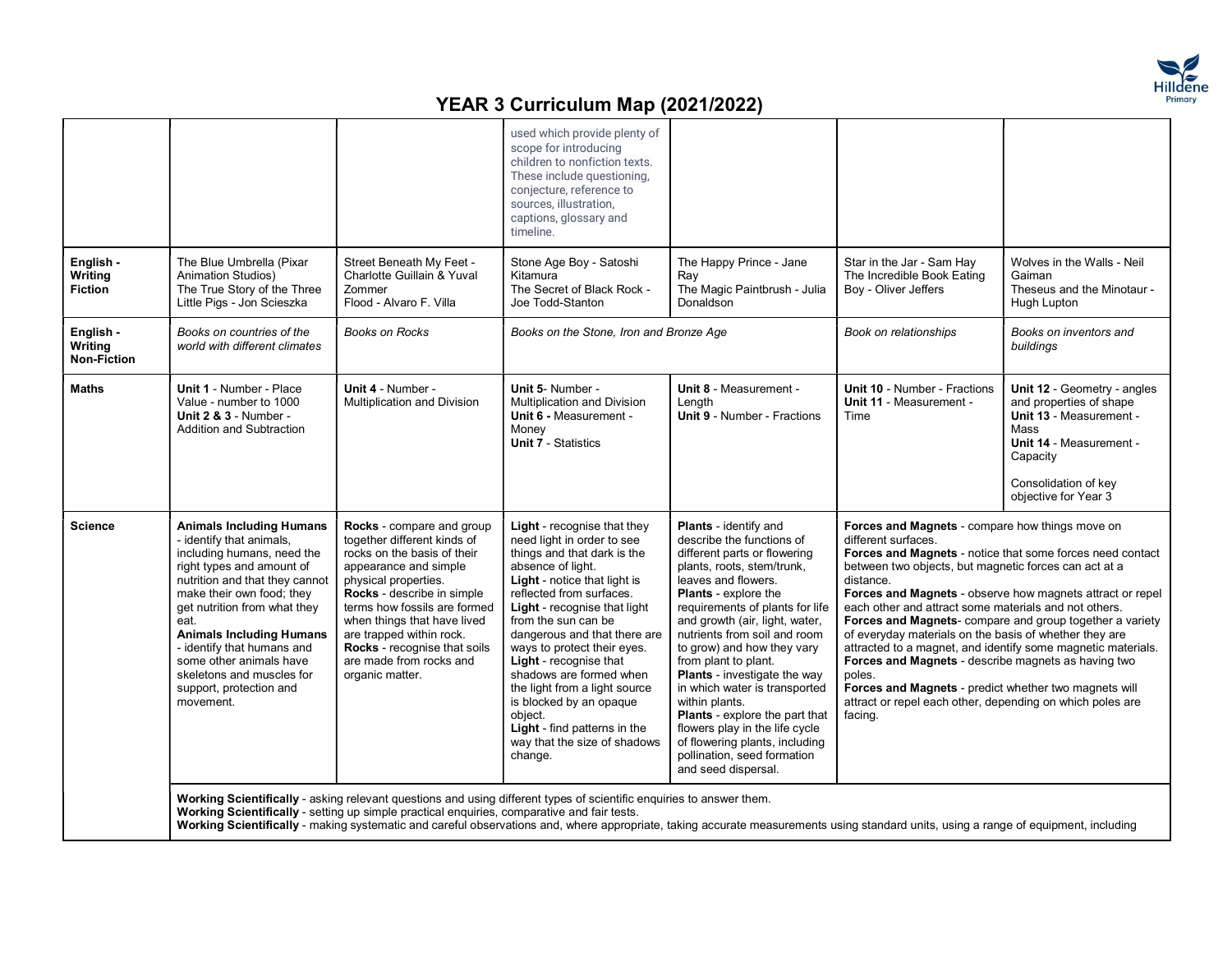

|                                                   | thermometers<br>Working Scientifically - gathering, recording, classifying and presenting data in a variety of ways to help in answering questions.<br>Working Scientifically - recording findings using simple scientific language, drawing, labelled diagrams and tables.<br>Working Scientifically - reporting on findings from enguiries, including oral and written explanations, displays or presentation of results and conclusions.<br>Working Scientifically - using results to draw simple conclusions, make predictions for new values and suggest improvements.<br>Working Scientifically - identifying differences, similarities or changes related to simple scientific ideas and processes.<br>Working Scientifically - using straightforward scientific evidence to answer questions. |                                                                                                                                                                                                                                                                                                                                                                                                                                                                                                                                                                                                                                                                                                                                                     |                                                                                                                                                                                                                                                                                                                                           |                                                                                                                                                                                                                                                                                                                                                                                                                                                                                                                                                                                                                                                                                                                                                                                         |                                                                                                                                                                                                                                                                                                                                                                     |                                                                                                                                                                                                                                                                                                                                          |
|---------------------------------------------------|-------------------------------------------------------------------------------------------------------------------------------------------------------------------------------------------------------------------------------------------------------------------------------------------------------------------------------------------------------------------------------------------------------------------------------------------------------------------------------------------------------------------------------------------------------------------------------------------------------------------------------------------------------------------------------------------------------------------------------------------------------------------------------------------------------|-----------------------------------------------------------------------------------------------------------------------------------------------------------------------------------------------------------------------------------------------------------------------------------------------------------------------------------------------------------------------------------------------------------------------------------------------------------------------------------------------------------------------------------------------------------------------------------------------------------------------------------------------------------------------------------------------------------------------------------------------------|-------------------------------------------------------------------------------------------------------------------------------------------------------------------------------------------------------------------------------------------------------------------------------------------------------------------------------------------|-----------------------------------------------------------------------------------------------------------------------------------------------------------------------------------------------------------------------------------------------------------------------------------------------------------------------------------------------------------------------------------------------------------------------------------------------------------------------------------------------------------------------------------------------------------------------------------------------------------------------------------------------------------------------------------------------------------------------------------------------------------------------------------------|---------------------------------------------------------------------------------------------------------------------------------------------------------------------------------------------------------------------------------------------------------------------------------------------------------------------------------------------------------------------|------------------------------------------------------------------------------------------------------------------------------------------------------------------------------------------------------------------------------------------------------------------------------------------------------------------------------------------|
| <b>Humanities</b><br>(history &<br>geography)     | Climate zones                                                                                                                                                                                                                                                                                                                                                                                                                                                                                                                                                                                                                                                                                                                                                                                         | North America                                                                                                                                                                                                                                                                                                                                                                                                                                                                                                                                                                                                                                                                                                                                       | The Ages - Stone to Iron                                                                                                                                                                                                                                                                                                                  |                                                                                                                                                                                                                                                                                                                                                                                                                                                                                                                                                                                                                                                                                                                                                                                         | Rio and South - East Brazil                                                                                                                                                                                                                                                                                                                                         | Local history                                                                                                                                                                                                                                                                                                                            |
| <b>Religious</b><br><b>Education</b>              | What does it mean to be Hindu?                                                                                                                                                                                                                                                                                                                                                                                                                                                                                                                                                                                                                                                                                                                                                                        |                                                                                                                                                                                                                                                                                                                                                                                                                                                                                                                                                                                                                                                                                                                                                     | Why is Jesus important to<br>Christians?                                                                                                                                                                                                                                                                                                  | Why do religious people<br>celebrate?                                                                                                                                                                                                                                                                                                                                                                                                                                                                                                                                                                                                                                                                                                                                                   | How do people express their<br>faith through the arts?                                                                                                                                                                                                                                                                                                              | What do religions teach<br>about the natural world and<br>why should we care about it?                                                                                                                                                                                                                                                   |
| Computing<br>(including)<br><b>Online Safety)</b> | We are Programmers<br>We are the Year 3 Rule<br>Writers                                                                                                                                                                                                                                                                                                                                                                                                                                                                                                                                                                                                                                                                                                                                               | We are Bug Flxers<br>We are Digital Friends                                                                                                                                                                                                                                                                                                                                                                                                                                                                                                                                                                                                                                                                                                         | We are Presenters<br>We are Internet Detectives                                                                                                                                                                                                                                                                                           | We are Who We Are<br>We are Aware of Our Digital<br>Footprint                                                                                                                                                                                                                                                                                                                                                                                                                                                                                                                                                                                                                                                                                                                           | We are Co-Authors<br>We are Netiquette Experts                                                                                                                                                                                                                                                                                                                      | We are Opinion Pollsters<br>We are Avatar Creators                                                                                                                                                                                                                                                                                       |
| Art                                               | Vincent Van Gogh - to create<br>sketch books to record their<br>observations and use them to<br>review and revisit.<br>Vincent Van Gogh - to improve<br>their mastery of art and design<br>techniques, including painting<br>with a range of materials.<br>Vincent Van Gogh - learn about<br>great artists in history.                                                                                                                                                                                                                                                                                                                                                                                                                                                                                |                                                                                                                                                                                                                                                                                                                                                                                                                                                                                                                                                                                                                                                                                                                                                     | <b>Plant Art - to create sketch</b><br>books to record their<br>observations and use them to<br>review and revisit.<br><b>Plant Art - to improve their</b><br>mastery of art and design<br>techniques, including drawing,<br>painting and sculpture with a<br>range of materials.<br>Plant Art - learn about great<br>artists in history. |                                                                                                                                                                                                                                                                                                                                                                                                                                                                                                                                                                                                                                                                                                                                                                                         |                                                                                                                                                                                                                                                                                                                                                                     | Famous Buildings - to create<br>sketch books to record their<br>observations and use them to<br>review and revisit.<br>Famous Buildings - to improve<br>their mastery of art and design<br>techniques, including drawing<br>and painting with a range of<br>materials.<br>Famous Buildings - learn about<br>great architects in history. |
| Design and<br>Technology                          |                                                                                                                                                                                                                                                                                                                                                                                                                                                                                                                                                                                                                                                                                                                                                                                                       | Seasonal Stockings - use<br>research and develop design<br>criteria to inform the design of<br>innovative, functional, appealing<br>products that are fit for purpose,<br>aimed at particular individuals or<br>groups.<br>Seasonal Stockings - generate,<br>develop, model and<br>communicate their ideas through<br>discussion, annotated sketches,<br>cross-sectionals and exploded<br>diagrams, prototypes, pattern<br>pieces and computer-aided<br>design.<br>Seasonal Stockings - select<br>from and use a wider range of<br>tools and equipment to perform<br>practical tasks (e.g. cutting,<br>shaping, joining and finishings)<br>accurately.<br>Seasonal Stockings - select<br>from and use a wider range of<br>materials and components, |                                                                                                                                                                                                                                                                                                                                           | <b>Making Mini-Greenhouses -</b><br>use research and develop design<br>criteria to inform the design of<br>innovative, functional, appealing<br>products that are fit for purpose,<br>aimed at particular individuals or<br>groups.<br><b>Making Mini-Greenhouses -</b><br>generate, develop, model and<br>communicate their ideas through<br>discussion, annotated sketches,<br>cross-sectionals and exploded<br>diagrams, prototypes, pattern<br>pieces and computer-aided<br>design.<br><b>Making Mini-Greenhouses -</b><br>select from and use a wider<br>range of tools and equipment to<br>perform practical tasks (e.g.<br>cutting, shaping, joining and<br>finishings) accurately.<br><b>Making Mini-Greenhouses -</b><br>select from and use a wider<br>range of materials and | Seasonal Food - understand<br>and apply the principles of a<br>healthy and varied diet.<br>Seasonal Food - prepare and<br>cook a variety of predominantly<br>savoury dishes using a range of<br>cooking techniques.<br>Seasonal Food - understand<br>seasonality, and know where and<br>how a variety of ingredients are<br>grown, reared, caught and<br>processed. |                                                                                                                                                                                                                                                                                                                                          |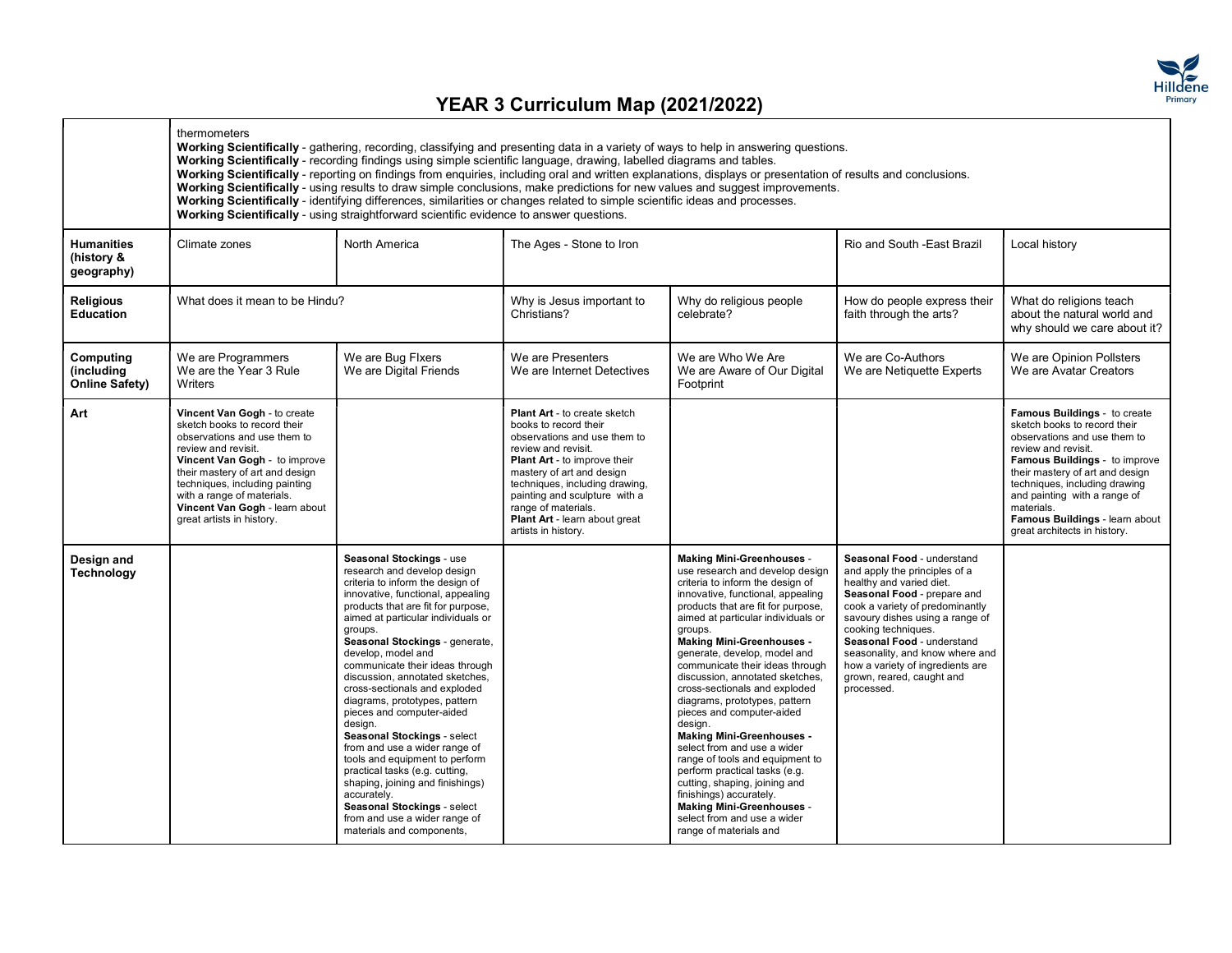

|                                     |                                                                                                                                                                                                                                                                                                                                                                                                                                                                             | including construction materials,<br>textiles and ingredients,<br>according to their functional<br>properties and aesthetic<br>qualities.<br><b>Seasonal Stockings -</b><br>investigate and analyse a range<br>of existing products.<br>Seasonal Stockings - evaluate<br>their ideas and products against<br>their own design criteria and<br>consider the views of others to<br>improve their work. |                                                                                                                                                                                                                   | components, including<br>construction materials, textiles<br>and ingredients, according to<br>their functional properties and<br>aesthetic qualities.<br><b>Making Mini-Greenhouses -</b><br>investigate and analyse a range<br>of existing products.<br><b>Making Mini-Greenhouses -</b><br>evaluate their ideas and products<br>against their own design criteria<br>and consider the views of others<br>to improve their work.<br><b>Making Mini-Greenhouses -</b><br>understand how key events and<br>individuals in design and<br>technology have helped shape<br>the world.<br><b>Making Mini-Greenhouses -</b><br>apply their understanding of how<br>to strengthen, stiffen and<br>reinforce more complex<br>structures. |                                                                                                                                                                                                                                                                                                                                                                                                                                                                                                                                                                                                |                                                                                                                                               |
|-------------------------------------|-----------------------------------------------------------------------------------------------------------------------------------------------------------------------------------------------------------------------------------------------------------------------------------------------------------------------------------------------------------------------------------------------------------------------------------------------------------------------------|------------------------------------------------------------------------------------------------------------------------------------------------------------------------------------------------------------------------------------------------------------------------------------------------------------------------------------------------------------------------------------------------------|-------------------------------------------------------------------------------------------------------------------------------------------------------------------------------------------------------------------|----------------------------------------------------------------------------------------------------------------------------------------------------------------------------------------------------------------------------------------------------------------------------------------------------------------------------------------------------------------------------------------------------------------------------------------------------------------------------------------------------------------------------------------------------------------------------------------------------------------------------------------------------------------------------------------------------------------------------------|------------------------------------------------------------------------------------------------------------------------------------------------------------------------------------------------------------------------------------------------------------------------------------------------------------------------------------------------------------------------------------------------------------------------------------------------------------------------------------------------------------------------------------------------------------------------------------------------|-----------------------------------------------------------------------------------------------------------------------------------------------|
| Languages                           | Pupils start learning the other key phonic sounds and recap<br>those that were taught in Year 2.<br>Pupils read rhyming stories, sing songs, practise tongue<br>twisters and have further opportunities to make the sound-<br>written link by listening to words and anticipating their<br>spelling.<br>Pupils learn to use basic greetings and pupils do role play to<br>improve memorization.<br>Pupils study Christmas in Spain and other Spanish speaking<br>countries. |                                                                                                                                                                                                                                                                                                                                                                                                      | Pupils learn nouns (pencil case items) and they embed their<br>vocabulary when using the question Tienes? answering with<br>$y$ (and).<br>Pupils learn how Easter is celebrated in Spanish speaking<br>countries. | En mi estuche/bolso (no) tengo with plurals and connective                                                                                                                                                                                                                                                                                                                                                                                                                                                                                                                                                                                                                                                                       | Pupils are taught about animals and colors.<br>Pupils focus on the linguistics for gender, articles (definite &<br>indefinite), plurals and adjectives (position & basic<br>agreement).<br>Pupils focus on grammatical concepts are all based around a<br>core vocabulary.<br>Pupils are taught key verbs are 'es' (he/she/it is), 'son' (they<br>also a subtle introduction to 'también' (also/too/as well),<br>'pero' (but).<br>Pupils are encouraged at all times to strive to work<br>independently, work in pairs and small groups sharing<br>knowledge, and to speak aloud when possible | are), hay (there is/are). The negative is revisited and there is                                                                              |
| <b>Music</b>                        | Recorder (LW?)<br>Learning to play the recorder<br>focusing on early<br>instrumental skills                                                                                                                                                                                                                                                                                                                                                                                 | Songs (Cgristmas)<br>Songs and activities that can<br>be used for daily activities                                                                                                                                                                                                                                                                                                                   | Recorder (LW?)<br>Learning to play the recorder<br>focusing on early<br>instrumental skills                                                                                                                       | Mamma Mia (Pop)<br>A range of styles and genres<br>to develop listening,<br>appraising, composing,<br>improving and performing                                                                                                                                                                                                                                                                                                                                                                                                                                                                                                                                                                                                   | Three Little Birds (Reggae)<br>listening, appraising,<br>composing, improving and<br>performing                                                                                                                                                                                                                                                                                                                                                                                                                                                                                                | Don't Stop Believing<br>(Rock)<br>A range of styles and genres<br>to develop listening,<br>appraising, composing,<br>improving and performing |
| <b>Physical</b><br><b>Education</b> | Football (Invasion)<br>Gymnastics: Symmetry &<br>Asymmetry                                                                                                                                                                                                                                                                                                                                                                                                                  | Handball (Invasion)<br><b>Communication (Outdoor</b><br><b>Adventure Activity)</b>                                                                                                                                                                                                                                                                                                                   | Dance: Wild Animals<br>Basketball (Invasion)                                                                                                                                                                      | Dance: Weather<br>Tag Rugby (Invasion)                                                                                                                                                                                                                                                                                                                                                                                                                                                                                                                                                                                                                                                                                           | Tennis (Net/Wall)<br>Problem Solving (Outdoor<br><b>Adventure Activities)</b>                                                                                                                                                                                                                                                                                                                                                                                                                                                                                                                  | <b>Athletics</b><br>Cricket (Striking & Fielding)                                                                                             |

Life Skills

| Year 3 | Listen to an<br>Learn to tie shoe<br>Score a goal<br>author (live<br>(P.E)<br>laces (PSHE)<br>performance)<br>(English) | Watch a<br>Learn to tell the<br>time (Maths)<br>pantomime<br>(English & D&T) | Learn about a<br>Learn how to<br>control a ball with extracurricular<br>famous artist<br>my feet $(P.E)$<br>(Art) | Sew a button<br>Join an<br>(D&T)<br>activity (PSHE & | Have a visit from<br>Go pond dipping<br>(Science)<br>an author<br>(English) |
|--------|-------------------------------------------------------------------------------------------------------------------------|------------------------------------------------------------------------------|-------------------------------------------------------------------------------------------------------------------|------------------------------------------------------|-----------------------------------------------------------------------------|
|--------|-------------------------------------------------------------------------------------------------------------------------|------------------------------------------------------------------------------|-------------------------------------------------------------------------------------------------------------------|------------------------------------------------------|-----------------------------------------------------------------------------|